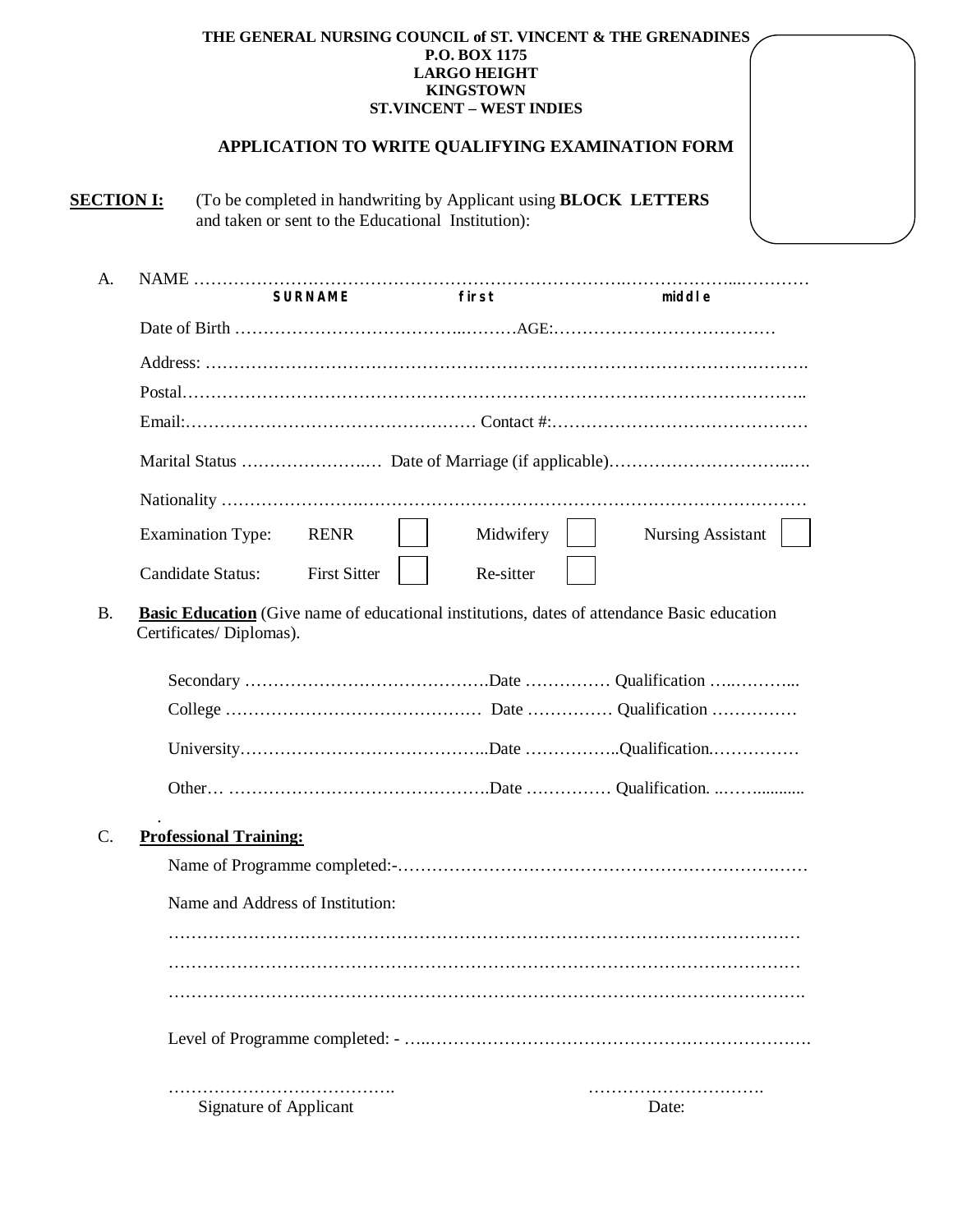| <b>SECTION II</b><br>(To be completed by Training Institution) |                                                                             |                 |
|----------------------------------------------------------------|-----------------------------------------------------------------------------|-----------------|
|                                                                |                                                                             |                 |
|                                                                |                                                                             |                 |
|                                                                | If Programme was not completed, please state reason (s):                    |                 |
|                                                                |                                                                             |                 |
|                                                                |                                                                             |                 |
|                                                                |                                                                             |                 |
|                                                                |                                                                             |                 |
|                                                                |                                                                             |                 |
|                                                                |                                                                             |                 |
|                                                                |                                                                             |                 |
|                                                                |                                                                             |                 |
|                                                                | TOTAL experiences stipulated by Programme of Training:-                     |                 |
| <b>CLINICAL</b>                                                |                                                                             | THEORETICAL $=$ |
|                                                                |                                                                             |                 |
|                                                                | Experiences <b>ACTUALLY RECEIVED</b> by Applicant over period of Training:- |                 |
|                                                                |                                                                             |                 |
| <b>CLINICAL</b>                                                | <b>Complete from records of the Training Institution:</b>                   |                 |
| Professional Adjustment:                                       |                                                                             |                 |
|                                                                |                                                                             |                 |
|                                                                |                                                                             |                 |
|                                                                |                                                                             |                 |
| Attitude & Behaviour:                                          |                                                                             |                 |
|                                                                |                                                                             |                 |
|                                                                |                                                                             |                 |
|                                                                |                                                                             |                 |
|                                                                |                                                                             |                 |
|                                                                |                                                                             |                 |
|                                                                |                                                                             |                 |
|                                                                |                                                                             |                 |
|                                                                |                                                                             | THEORETICAL $=$ |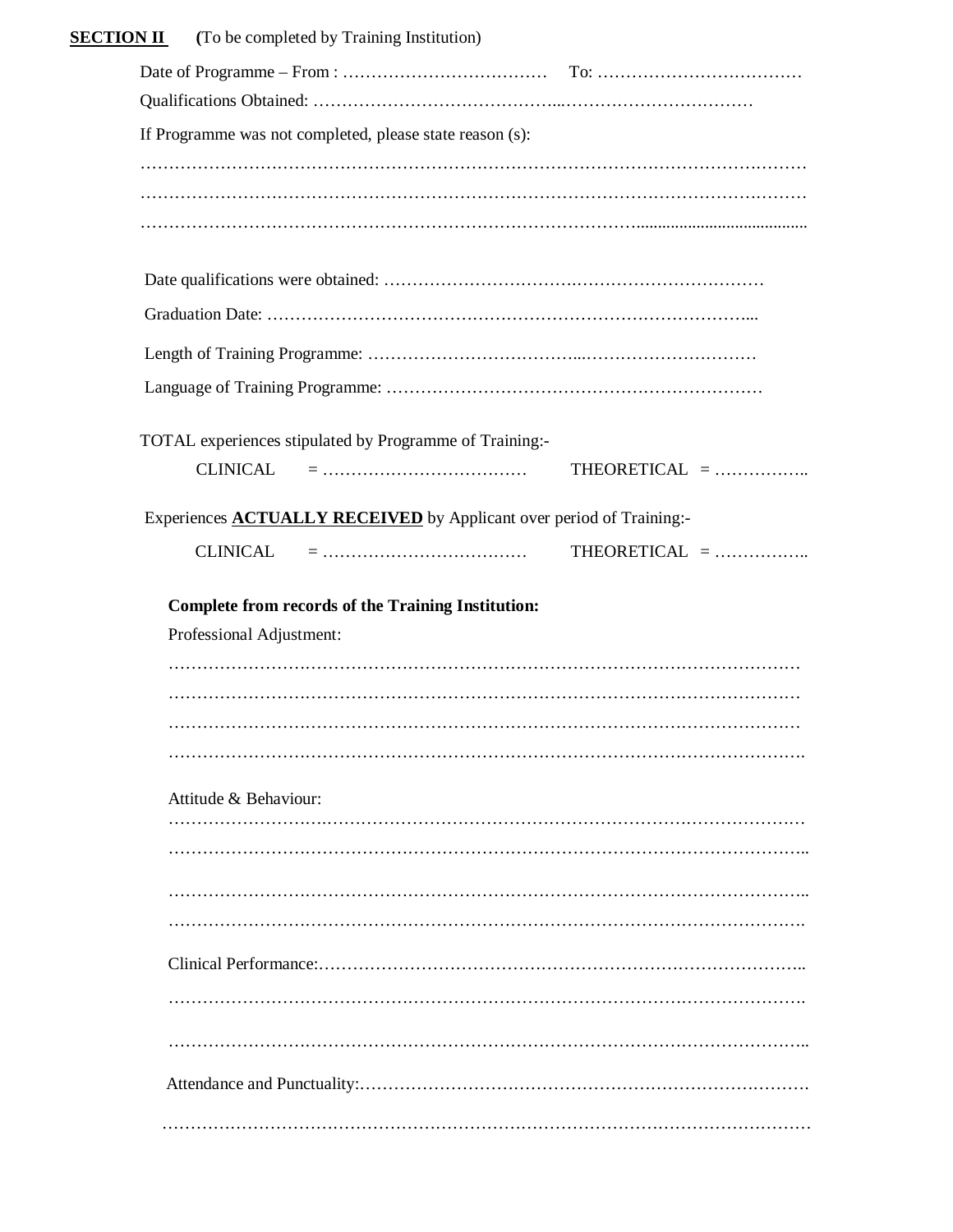| Recommendation to write Qualifying Examination: |  |  |  |  |
|-------------------------------------------------|--|--|--|--|
|-------------------------------------------------|--|--|--|--|

| Recommendation to write Qualifying Examination:                                                                                                                  |  |  |  |  |
|------------------------------------------------------------------------------------------------------------------------------------------------------------------|--|--|--|--|
| YES  <br>NO                                                                                                                                                      |  |  |  |  |
| If NO, please state why:                                                                                                                                         |  |  |  |  |
|                                                                                                                                                                  |  |  |  |  |
|                                                                                                                                                                  |  |  |  |  |
|                                                                                                                                                                  |  |  |  |  |
|                                                                                                                                                                  |  |  |  |  |
| <b>CERTIFICATE OF AUTHORITY:-</b>                                                                                                                                |  |  |  |  |
| (Give Official Title)                                                                                                                                            |  |  |  |  |
|                                                                                                                                                                  |  |  |  |  |
| (Training Institution)                                                                                                                                           |  |  |  |  |
| DO CONFIRM that the Particulars entered on the reverse side of this document by the Applicant<br>with respect to Training and Registration are TRUE and CORRECT. |  |  |  |  |
|                                                                                                                                                                  |  |  |  |  |
| Stamp of Authority                                                                                                                                               |  |  |  |  |
|                                                                                                                                                                  |  |  |  |  |
|                                                                                                                                                                  |  |  |  |  |
|                                                                                                                                                                  |  |  |  |  |
|                                                                                                                                                                  |  |  |  |  |